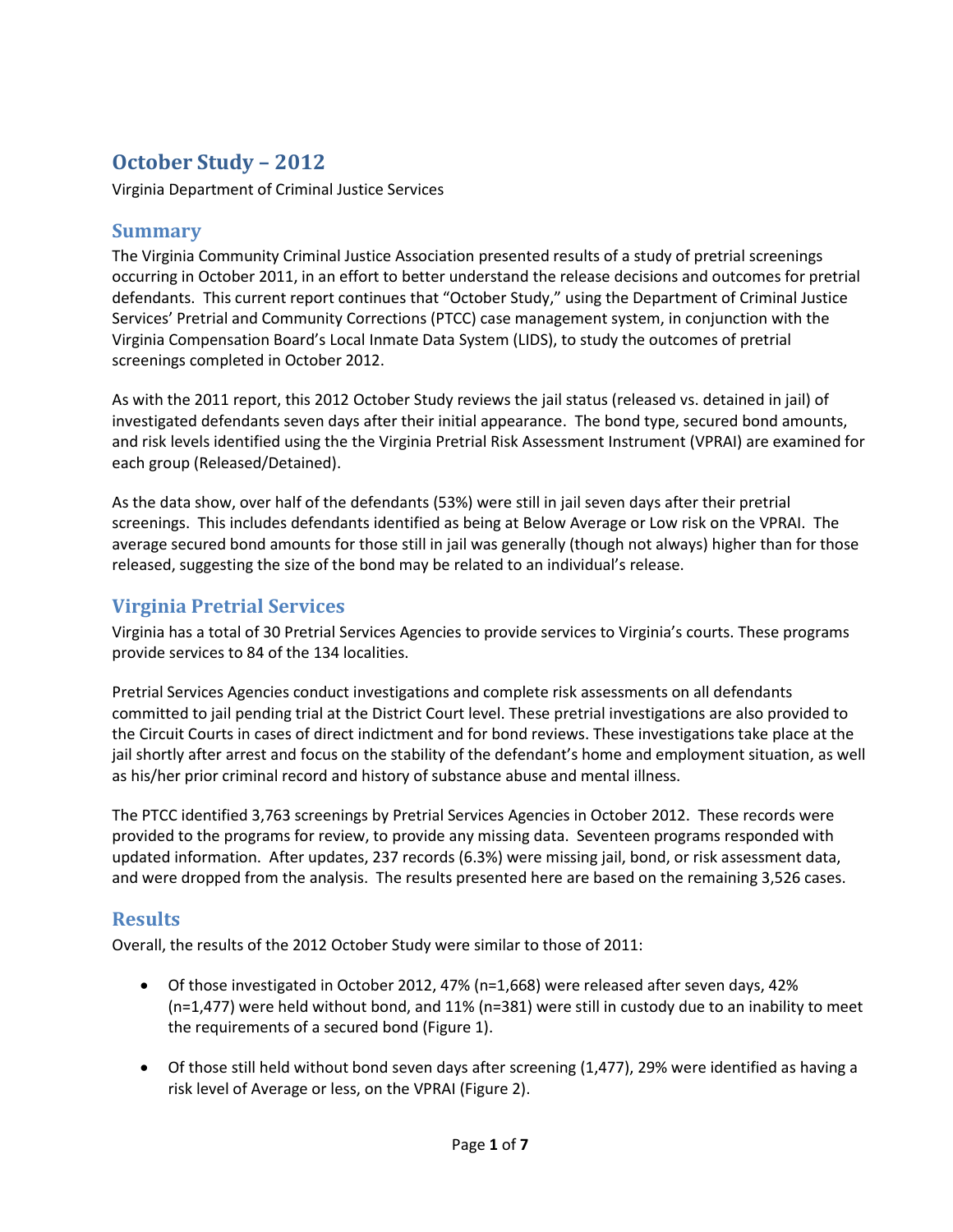- Of those given a secured bond (381 cases), but remaining in jail after seven days, 43% were identified as having a risk level of Average or less on the VPRAI (Figure 3), and 92% were held on bonds of \$5,000.00 or less (Figure 4).
- For defendants given a secured bond, the average bond amount for those released was lower than for those who were still held after seven days (Figure 5). This was also true within risk levels, with the exception of those identified as of Below Average risk. For defendants still in jail the average bond amount increased with a defendant's level of risk, as identified by the VPRAI. This is a change from the 2011 study, in which defendants still in jail with a Below Average risk level had the highest average bond amount. (Note: the 2011 study looked at average bond amounts only for those still in jail after seven days.)

Data from PTCC and LIDS allowed some analysis beyond that conducted for the 2011 report.

- Figure 6 presents the most serious offense type and severity (as reported in LIDS), by release status.
	- $\circ$  For defendants released within seven days of their screening, the most serious committing offenses were usually non-violent/non-drug misdemeanors (33%), or non-violent/non-drug felonies (24%).
	- $\circ$  For defendants still held without bond seven days after screening, the most serious committing offenses were usually non-violent/non-drug felonies (36%), or violent felonies (28%).
	- $\circ$  For defendants given a secured bond but remaining in jail after seven days, the most serious committing offenses were usually non-violent/non-drug felonies (41%), or non-violent/nondrug misdemeanors (34%).
- Figure 7 presents the average bond amounts for defendants given a secured bond, by offense type and severity (as reported in LIDS) and release status.
	- $\circ$  Regardless of release status, the average bond amounts were higher for defendants with a felony charge as compared to those with a misdemeanor as their most serious committing offense.
	- $\circ$  For most offense types, the average bond amounts for defendants released within seven days were lower than the average amount for those still in jail. However, the reverse is true for defendants charged with a violent felony.
- Over 90% of defendants were in one of twenty-one jails. Figure 8 presents the proportion of the total number of cases, by release status, from each jail.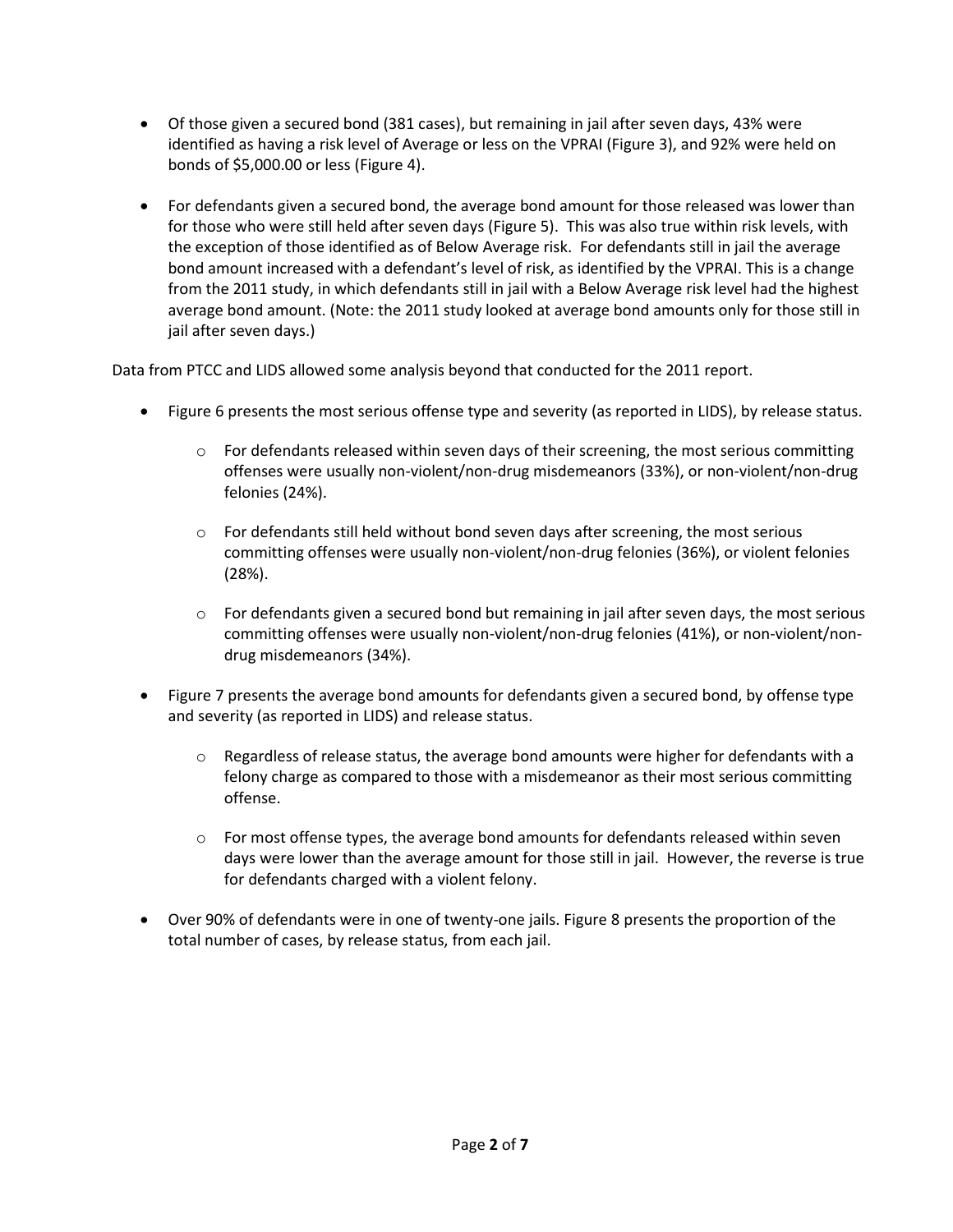

**Figure 1. Release/Detention Rates After Seven Days**



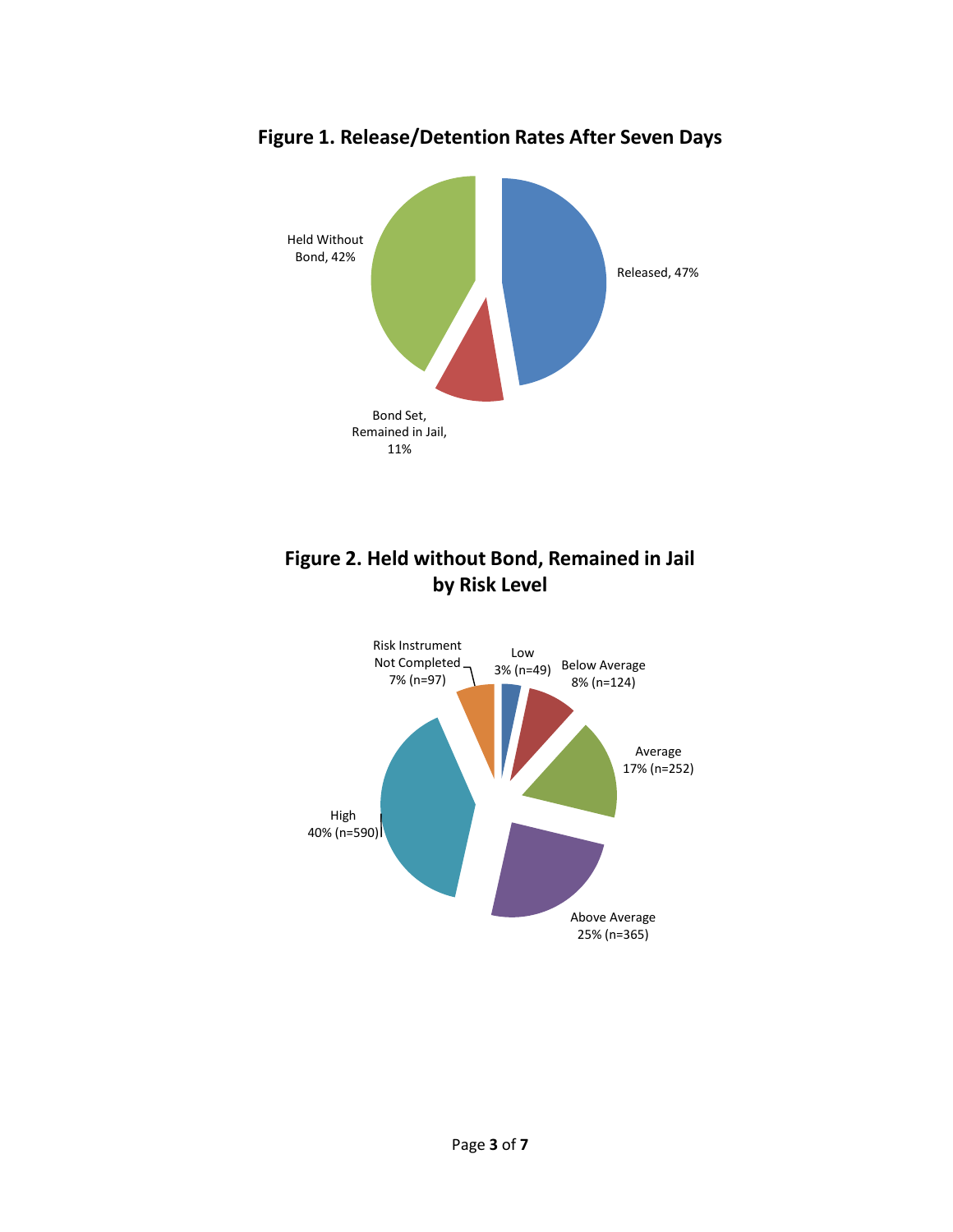

**by Bond Amounts**

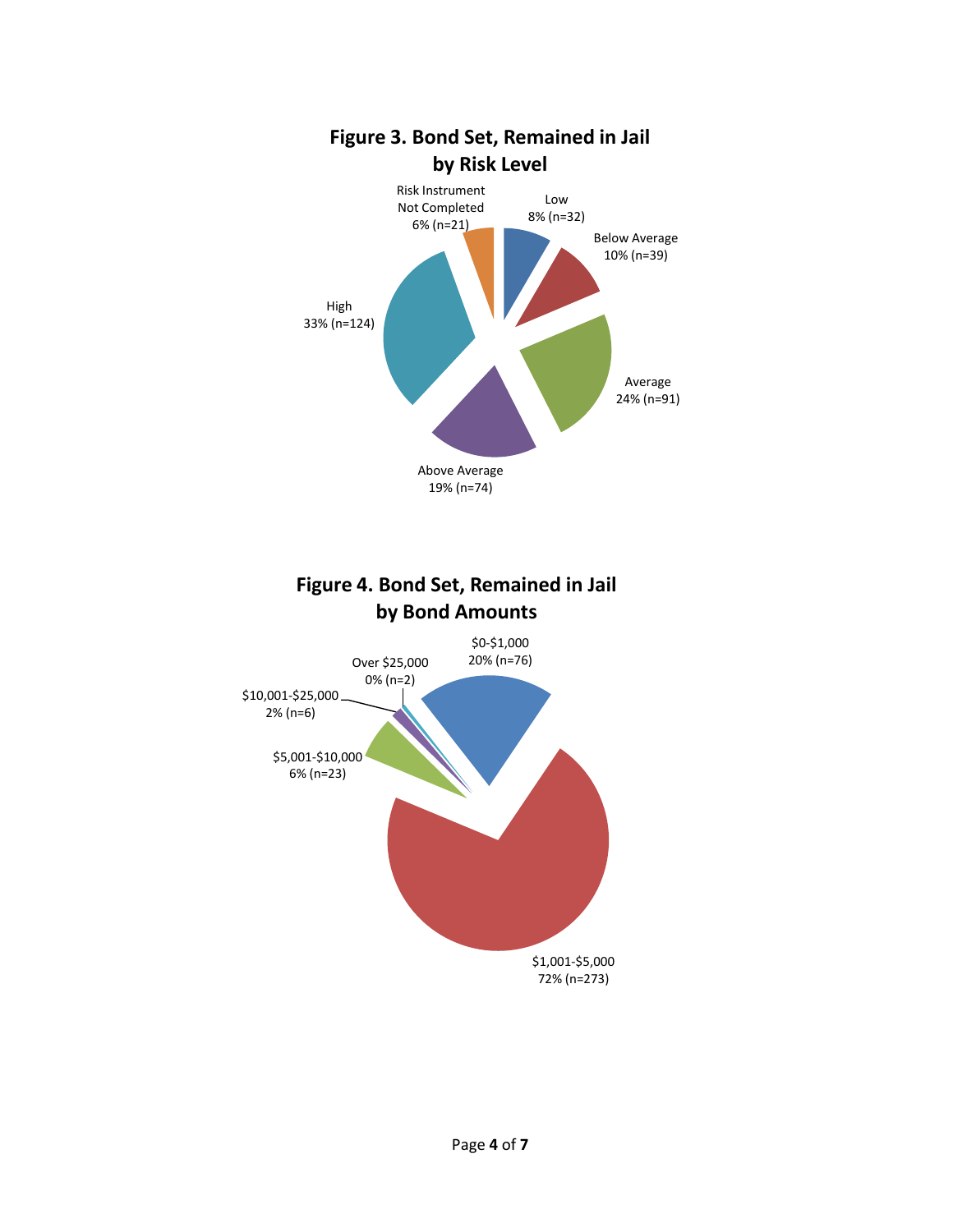

## **Figure 6. Release Status (7 Days) by Most Serious Committing Offense\***



\*Based on data in LIDS. PTCC data also includes offense information, but was missing in more of the records in this analysis (3.5% vs. 0.6%).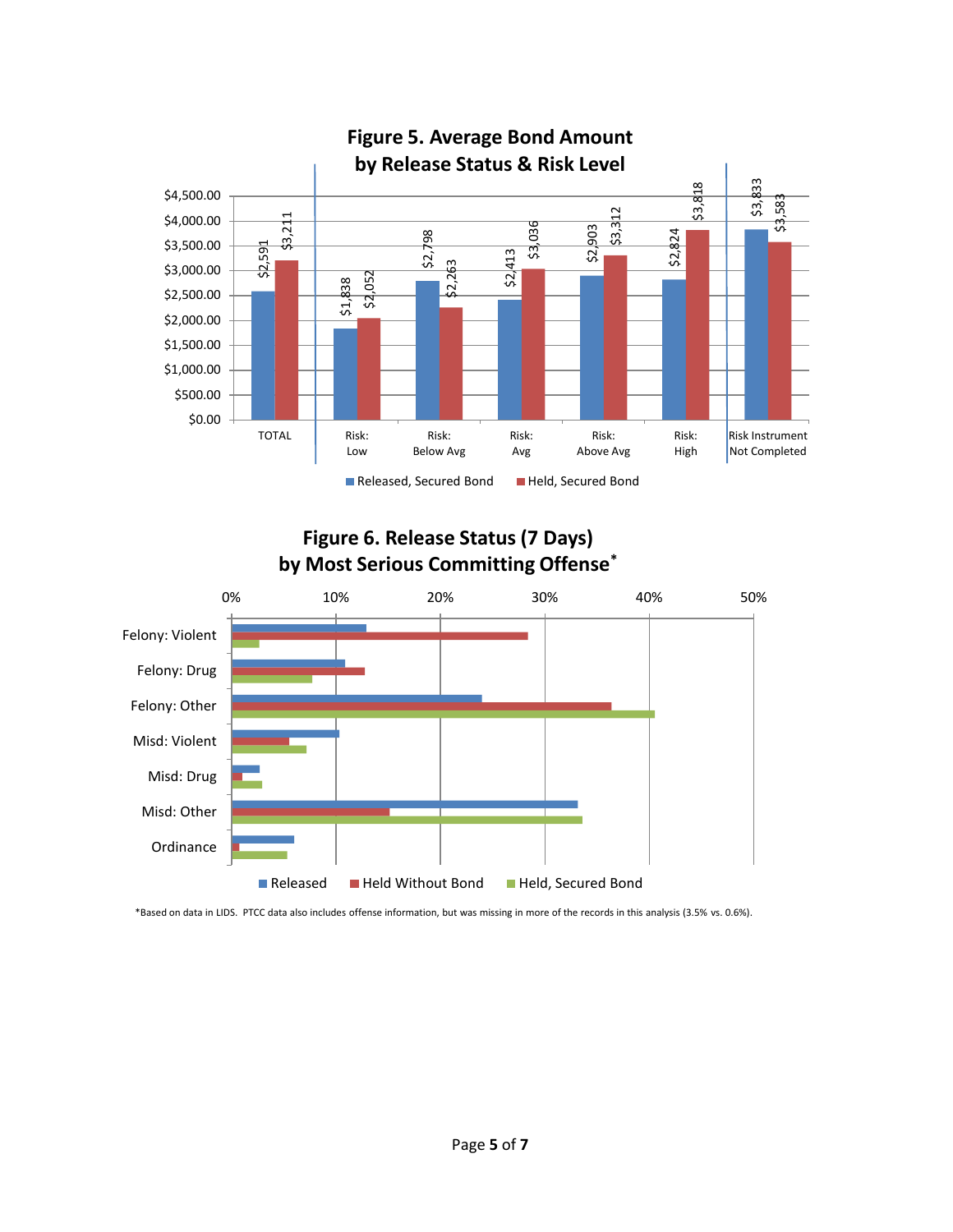

**Figure 7. Average Bond Amount by Most Serious Committing Offense\* & Release Status**

\*Based on data in LIDS. PTCC data also includes offense information, but was missing in more of the records in this analysis (3.5% vs. 0.6%).